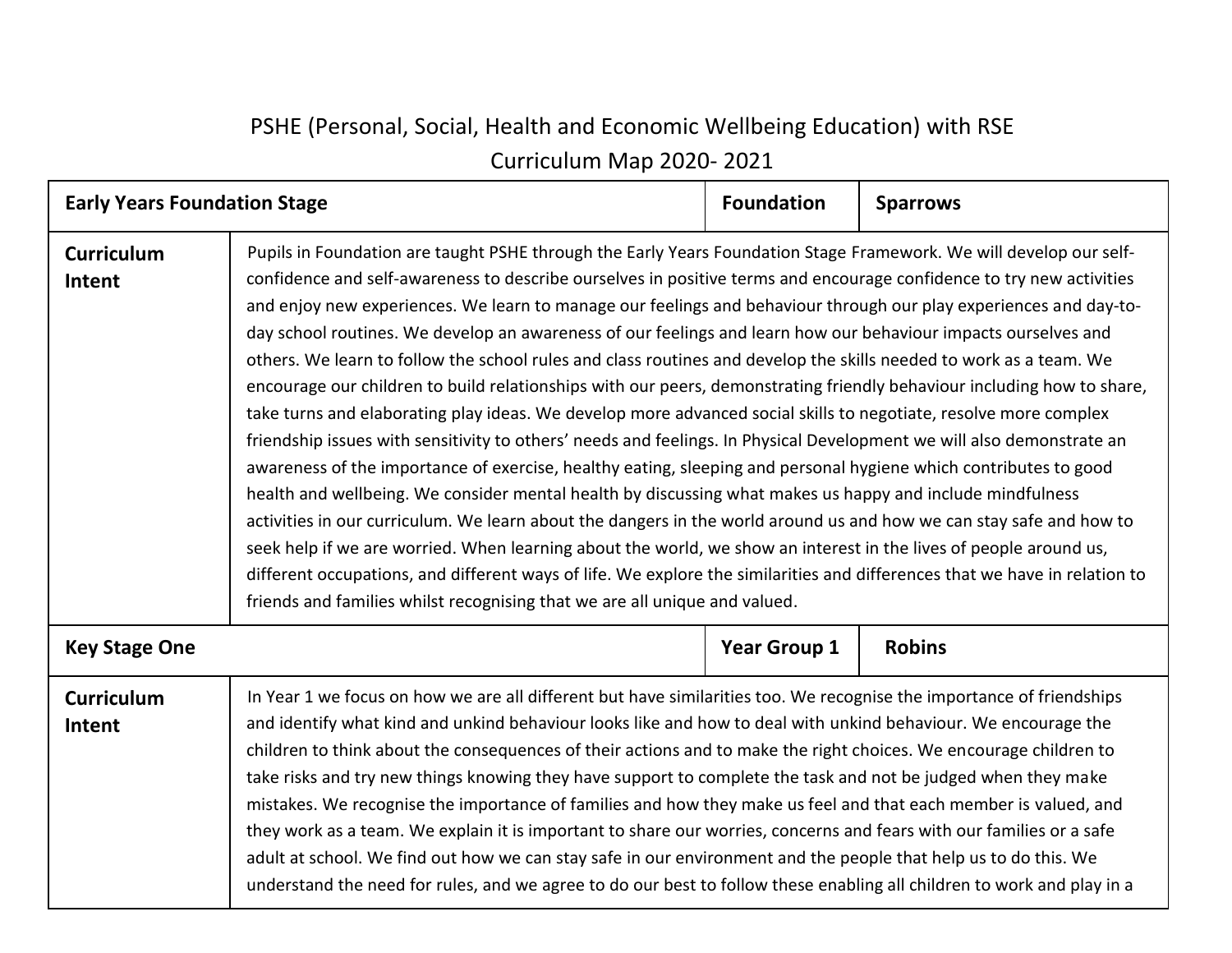|                             | secure environment. We recognise we live within a wider community and understand we can work together to provide<br>support for others. We also recognise the need to take care of our environment including wildlife and plants. We are<br>aware of the potential risks within our community and know how to keep ourselves safe.<br>We understand people have different cultures and beliefs and we respect them. We look at what being healthy<br>means and begin to understand that a healthy life is a balance of healthy eating, exercise, sleep, rest, personal<br>hygiene, staying safe in the sun, as well as mental wellbeing. We begin to recognise that as we get older, we change<br>and grow and as part of this change, we can identify and name a range of emotions and learn some strategies to make<br>us feel better if we are not feeling happy or positive. In addition, we will learn about the importance of staying safe<br>online and different aspects of e-safety.                                                                                                                                                                                                                                                                                                                                                                                                                                                                             |                     |                  |  |
|-----------------------------|---------------------------------------------------------------------------------------------------------------------------------------------------------------------------------------------------------------------------------------------------------------------------------------------------------------------------------------------------------------------------------------------------------------------------------------------------------------------------------------------------------------------------------------------------------------------------------------------------------------------------------------------------------------------------------------------------------------------------------------------------------------------------------------------------------------------------------------------------------------------------------------------------------------------------------------------------------------------------------------------------------------------------------------------------------------------------------------------------------------------------------------------------------------------------------------------------------------------------------------------------------------------------------------------------------------------------------------------------------------------------------------------------------------------------------------------------------------------------|---------------------|------------------|--|
| <b>Key Stage One</b>        |                                                                                                                                                                                                                                                                                                                                                                                                                                                                                                                                                                                                                                                                                                                                                                                                                                                                                                                                                                                                                                                                                                                                                                                                                                                                                                                                                                                                                                                                           | <b>Year Group 2</b> | <b>Chaffinch</b> |  |
| <b>Curriculum</b><br>Intent | In year 2 we focus on the importance of identifying feelings and how it can affect our emotional wellbeing and how it<br>impacts on our behaviours. We begin to understand whether our response is proportionate to different scenarios and<br>how to manage our feelings by seeking help or self-regulating. We learn about how medicines and immunisations help<br>us to stay healthy and also how we, as people, change and grow as we get older but also how events and friendships<br>can also change as we grow up. We reiterate the importance of resisting pressures from others that may put ourselves<br>or others in danger or at risk and give guidance where to seek help if we are or others are unsafe. We identify what a<br>happy family and positive friendships look like, how to recognise behaviour that is bullying and establish how respect<br>ensures we are all valued equally and what to do if we are worried or feel unsafe. We also focus on the importance of<br>rules and responsibilities and how rules keep us safe. We will understand how to take part in group discussions;<br>sharing our own views whilst understanding the importance of taking turns and listening to others. We look at money,<br>where it comes from, its values and how we 'use' it and also the work of charities and how they can help others. In<br>addition, we will learn about the importance of staying safe online and different aspects of e-safety. |                     |                  |  |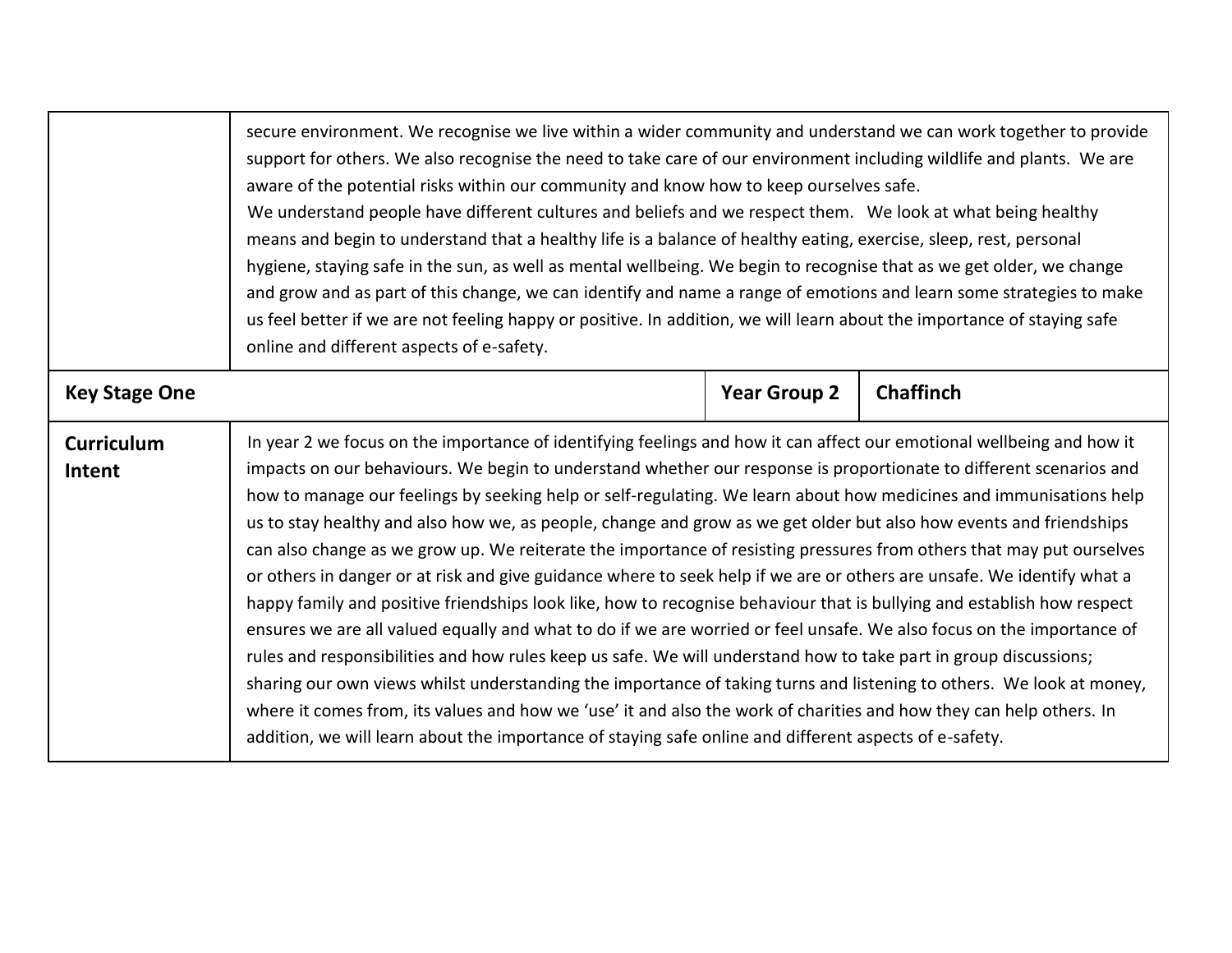| <b>Key Stage Two</b>        |                                                                                                                                                                                                                                                                                                                                                                                                                                                                                                                                                                                                                                                                                                                                                                                                                                                                                                                                                                                                                                                                                                                                                                                                                                                                                                                               | <b>Year Group 3</b> | <b>Starlings</b>        |
|-----------------------------|-------------------------------------------------------------------------------------------------------------------------------------------------------------------------------------------------------------------------------------------------------------------------------------------------------------------------------------------------------------------------------------------------------------------------------------------------------------------------------------------------------------------------------------------------------------------------------------------------------------------------------------------------------------------------------------------------------------------------------------------------------------------------------------------------------------------------------------------------------------------------------------------------------------------------------------------------------------------------------------------------------------------------------------------------------------------------------------------------------------------------------------------------------------------------------------------------------------------------------------------------------------------------------------------------------------------------------|---------------------|-------------------------|
| <b>Curriculum</b><br>Intent | In year 3 we explore the importance of self-respect and self-esteem. Encouraging individuals to have a positive self-<br>image helps to build resilience. We learn strategies for coping with our feelings as we change. We explore other<br>activities that can improve our mental wellbeing including exercise, positive relationships, community projects, time<br>outdoors and voluntary activities. We introduce first aid and how to respond in a calm and controlled manner when<br>dealing with minor first aid scenarios. We revisit how we can take positive steps to keep ourselves and others safe in<br>our environment by recognising hazards and minimising risks. We establish what a healthy meal looks like and identify<br>why it is important to reduce certain food types. Children explore the importance of families, recognising that all<br>families are different but characterised by love and support. We also explore the importance of friendships and how<br>we can build good friendships by being respectful, caring and inclusive. We establish that there are a lot of very<br>different individuals that make up our school community and that each person deserves respect. In addition, we will<br>learn about the importance of staying safe online and different aspects of e-safety. |                     |                         |
| <b>Key Stage Two</b>        |                                                                                                                                                                                                                                                                                                                                                                                                                                                                                                                                                                                                                                                                                                                                                                                                                                                                                                                                                                                                                                                                                                                                                                                                                                                                                                                               | <b>Year Group 4</b> | <b>Woodpecker Class</b> |
| Curriculum<br>Intent        | In year 4 we are developing our understanding of the how and why aspects of the curriculum and how it impacts the<br>present and future lives of ourselves and those around us. We will explore in greater details what is discrimination and<br>stereotyping and how it can negatively impact lives. When teaching emotional wellbeing, we will focus on how feelings<br>will change during different times in our lives and how to establish whether our behavioural response is proportionate.<br>We will develop the skills and tools to express ourselves and focus on the importance of talking and resolving<br>friendship difficulties. We continue to reinforce the importance of how to stay safe in the local environment as well as<br>in our relationships, in our families and with our friends. We will learn about the range of the various relationships we<br>experience in our everyday lives and how they differ. We will consolidate our knowledge of what constitutes a healthy<br>diet, lifestyle (exercise) and how to maintain good dental hygiene. In addition, we will learn about the importance of<br>staying safe online and different aspects of e-safety.                                                                                                                                     |                     |                         |